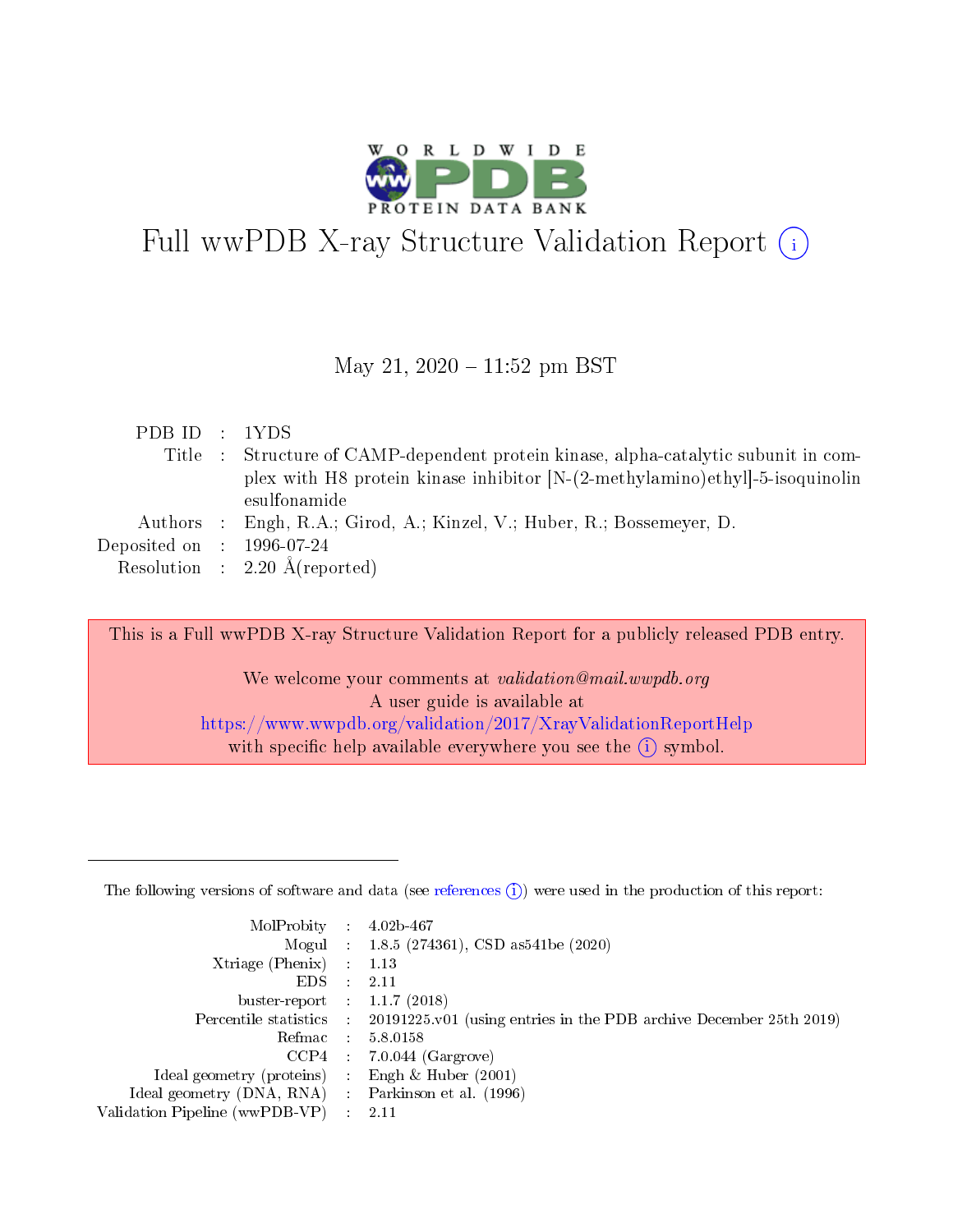# 1 [O](https://www.wwpdb.org/validation/2017/XrayValidationReportHelp#overall_quality)verall quality at a glance  $(i)$

The following experimental techniques were used to determine the structure: X-RAY DIFFRACTION

The reported resolution of this entry is 2.20 Å.

Percentile scores (ranging between 0-100) for global validation metrics of the entry are shown in the following graphic. The table shows the number of entries on which the scores are based.



| Metric                | Whole archive<br>(# $\rm{Entries}$ ) | Similar resolution<br>$(\#\text{Entries}, \text{resolution range}(\text{\AA}))$ |
|-----------------------|--------------------------------------|---------------------------------------------------------------------------------|
| Clashscore            | 141614                               | $5594(2.20-2.20)$                                                               |
| Ramachandran outliers | 138981                               | $5503(2.20-2.20)$                                                               |
| Sidechain outliers    | 138945                               | $5504(2.20-2.20)$                                                               |
| RSRZ outliers         | 127900                               | 4800 (2.20-2.20)                                                                |

The table below summarises the geometric issues observed across the polymeric chains and their fit to the electron density. The red, orange, yellow and green segments on the lower bar indicate the fraction of residues that contain outliers for  $\geq=3$ , 2, 1 and 0 types of geometric quality criteria respectively. A grey segment represents the fraction of residues that are not modelled. The numeric value for each fraction is indicated below the corresponding segment, with a dot representing fractions  $\epsilon=5\%$  The upper red bar (where present) indicates the fraction of residues that have poor fit to the electron density. The numeric value is given above the bar.

| Mol | Chain | Length  | Quality of chain |     |     |  |  |  |
|-----|-------|---------|------------------|-----|-----|--|--|--|
|     | П     | $350\,$ | 2%<br>64%        | 26% | 5%  |  |  |  |
|     |       | 20      | 10%<br>90%       |     | 10% |  |  |  |

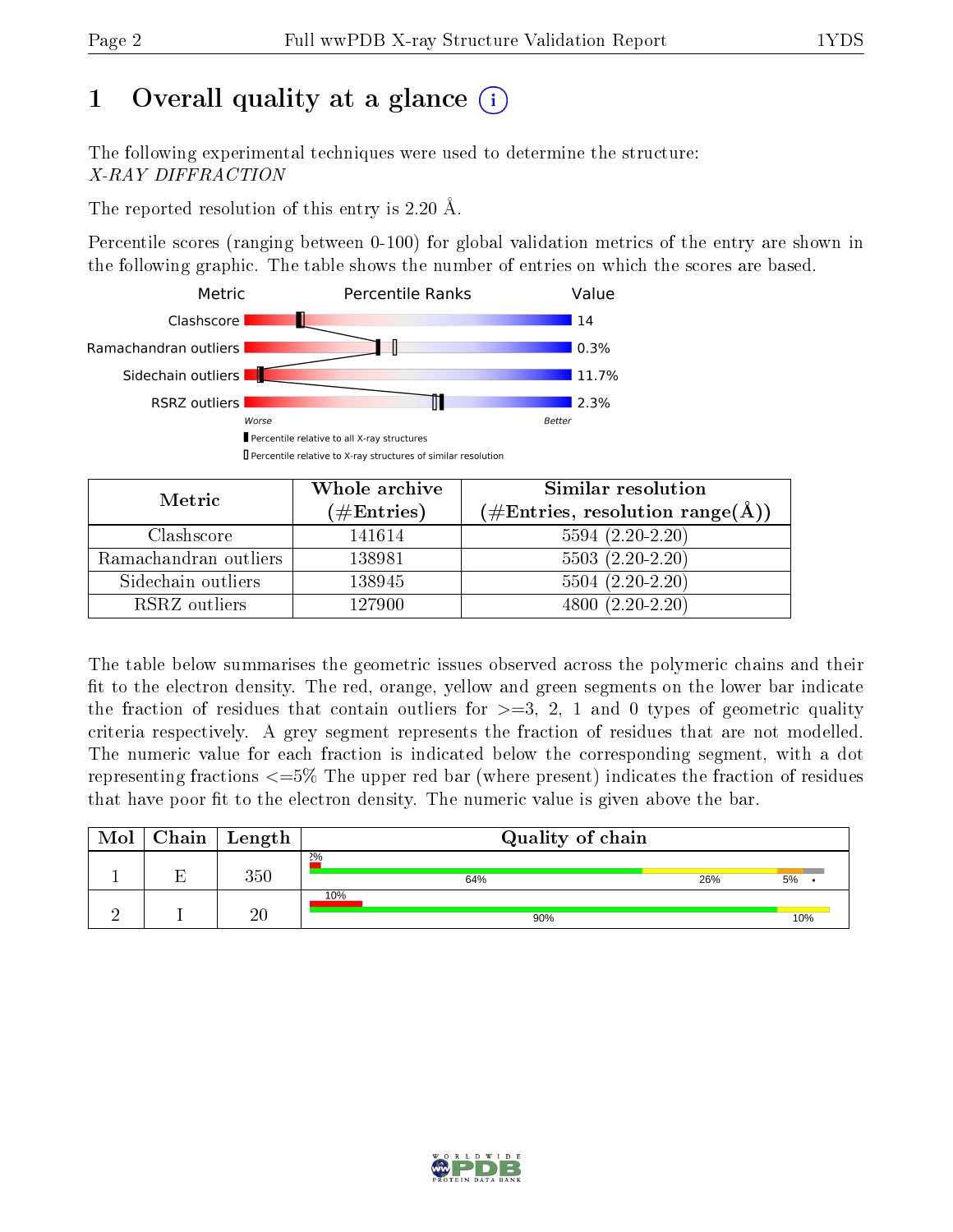# 2 Entry composition (i)

There are 4 unique types of molecules in this entry. The entry contains 2974 atoms, of which 0 are hydrogens and 0 are deuteriums.

In the tables below, the ZeroOcc column contains the number of atoms modelled with zero occupancy, the AltConf column contains the number of residues with at least one atom in alternate conformation and the Trace column contains the number of residues modelled with at most 2 atoms.

Molecule 1 is a protein called C-AMP-DEPENDENT PROTEIN KINASE.

| Mol | $\cap$ hain $\ $ | $\perp$ Residues | Atoms |          |     |     |  | ZeroOcc   AltConf   Trace |  |  |
|-----|------------------|------------------|-------|----------|-----|-----|--|---------------------------|--|--|
|     |                  | 336              | Total | $1801\,$ | 465 | 501 |  |                           |  |  |

There are 2 discrepancies between the modelled and reference sequences:

| Chain | Residue | Modelled | Actual | Comment     | <b>Reference</b>   |
|-------|---------|----------|--------|-------------|--------------------|
|       | 124     | A L A    | PRO    | CONFLICT +  | UNP P00517         |
|       | 286     | A SP     | ASN    | -CONFLICT - | $\perp$ UNP P00517 |

Molecule 2 is a protein called PROTEIN KINASE INHIBITOR PEPTIDE.

| Mol | Chain   Residues | Atoms         |  | ZeroOcc   AltConf   Trace |  |  |  |
|-----|------------------|---------------|--|---------------------------|--|--|--|
|     | $20\,$           | Total<br>-157 |  | 94 32 3                   |  |  |  |

• Molecule 3 is N-[2-(METHYLAMINO)ETHYL]-5-ISOQUINOLINESULFONAMIDE (three-letter code: IQS) (formula:  $C_{12}H_{15}N_3O_2S$ ).



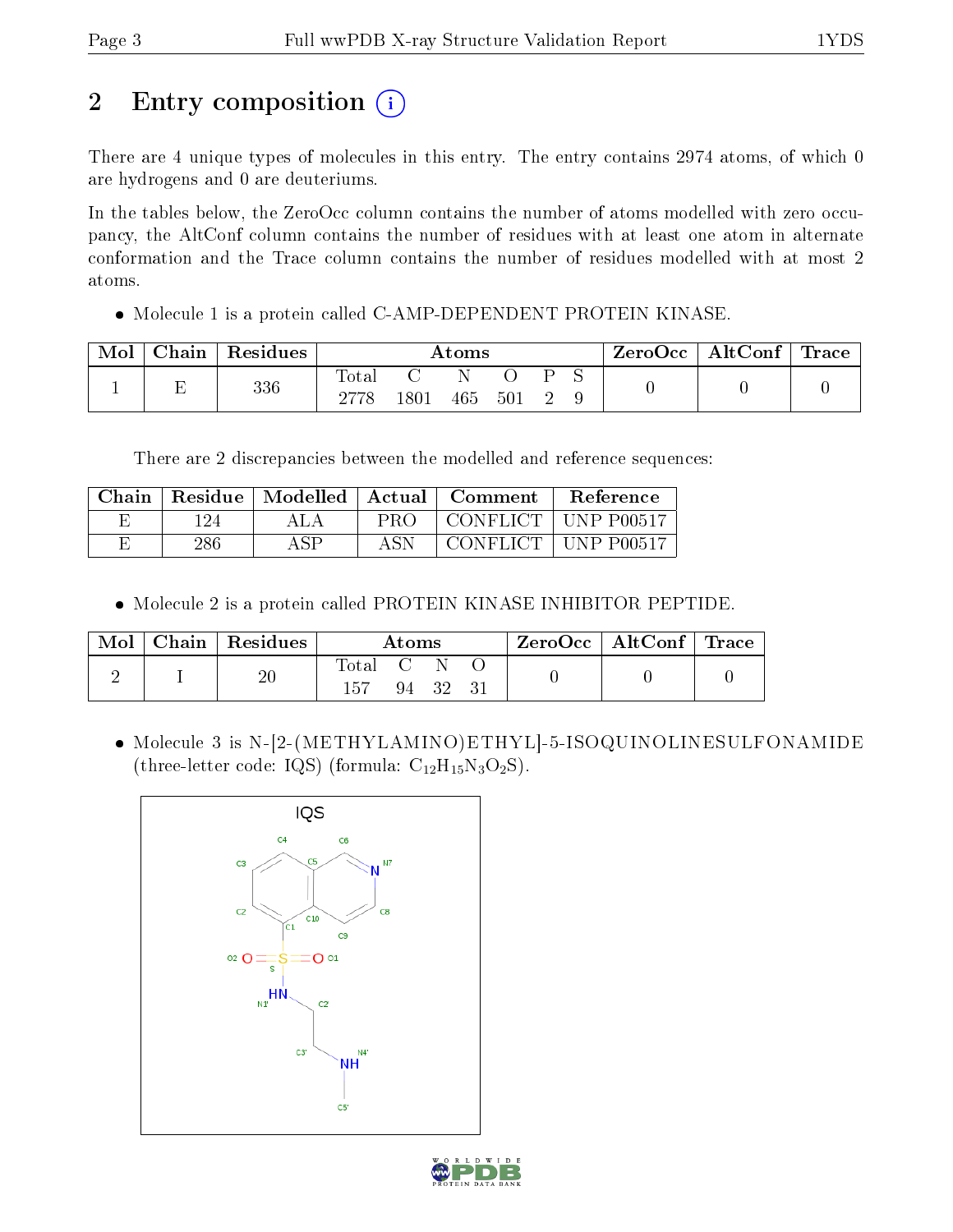| $\operatorname{Mol}$ | $\vert$ Chain $\vert$ Residues | Atoms |     |  |  |  | $ZeroOcc$   AltConf |  |
|----------------------|--------------------------------|-------|-----|--|--|--|---------------------|--|
|                      |                                | Total | י ד |  |  |  |                     |  |

 $\bullet\,$  Molecule 4 is water.

|  | $Mol$   Chain   Residues | Atoms         | ZeroOcc   AltConf |
|--|--------------------------|---------------|-------------------|
|  |                          | Total O<br>18 |                   |
|  |                          | Total O       |                   |

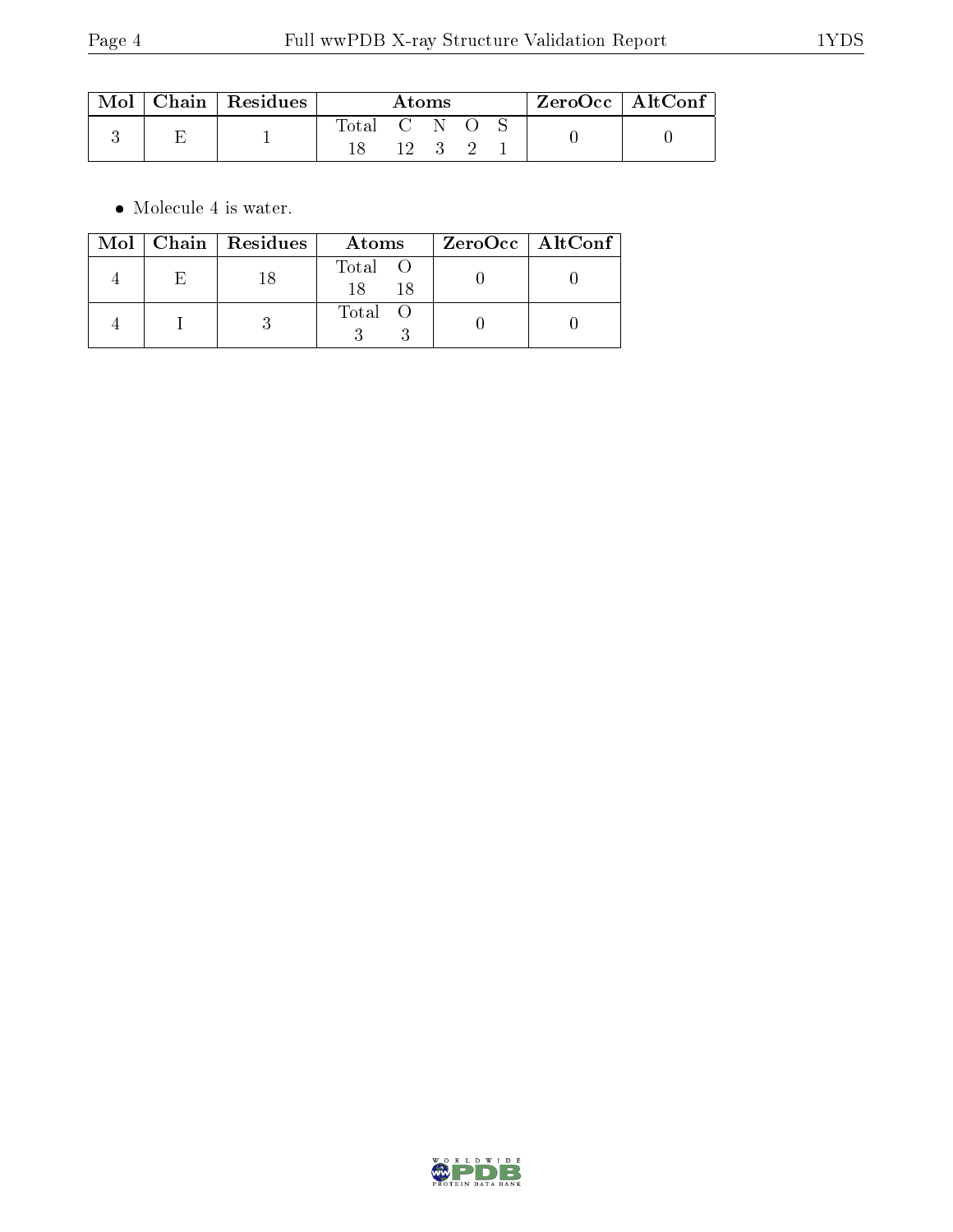# 3 Residue-property plots  $(i)$

These plots are drawn for all protein, RNA and DNA chains in the entry. The first graphic for a chain summarises the proportions of the various outlier classes displayed in the second graphic. The second graphic shows the sequence view annotated by issues in geometry and electron density. Residues are color-coded according to the number of geometric quality criteria for which they contain at least one outlier: green  $= 0$ , yellow  $= 1$ , orange  $= 2$  and red  $= 3$  or more. A red dot above a residue indicates a poor fit to the electron density (RSRZ  $> 2$ ). Stretches of 2 or more consecutive residues without any outlier are shown as a green connector. Residues present in the sample, but not in the model, are shown in grey.

• Molecule 1: C-AMP-DEPENDENT PROTEIN KINASE





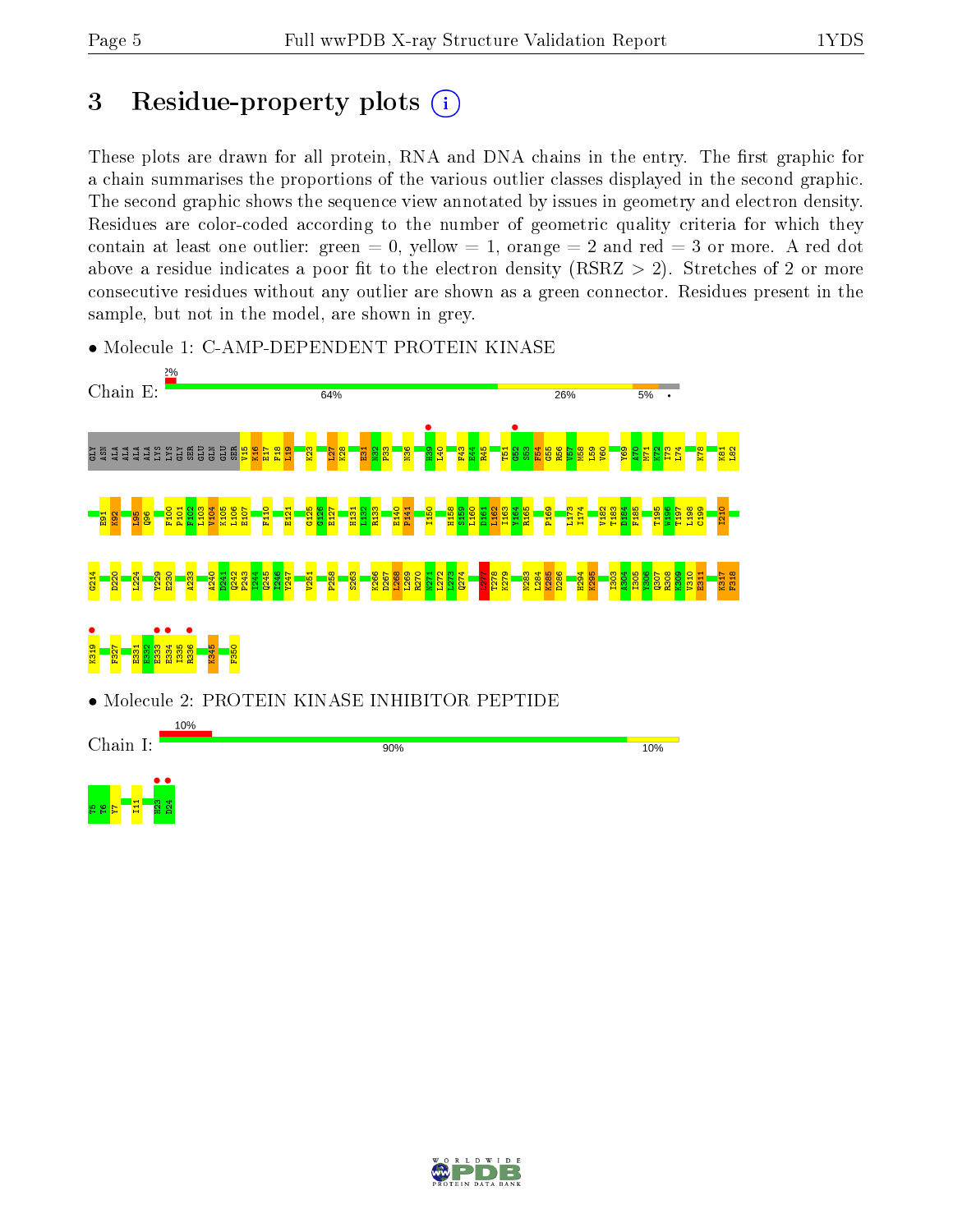# 4 Data and refinement statistics  $(i)$

| Property                                                             | Value                                            | Source     |
|----------------------------------------------------------------------|--------------------------------------------------|------------|
| Space group                                                          | P 21 21 21                                       | Depositor  |
| Cell constants                                                       | 73.38Å<br>$76.20\text{\AA}$<br>$80.52\text{\AA}$ |            |
| a, b, c, $\alpha$ , $\beta$ , $\gamma$                               | $90.00^\circ$<br>$90.00^\circ$<br>$90.00^\circ$  | Depositor  |
| Resolution $(A)$                                                     | 6.00<br>$-2.20$                                  | Depositor  |
|                                                                      | 9.60<br>2.10<br>$\equiv$                         | <b>EDS</b> |
| % Data completeness                                                  | (Not available) $(6.00-2.20)$                    | Depositor  |
| (in resolution range)                                                | 86.2 (9.60-2.10)                                 | <b>EDS</b> |
| $\mathrm{R}_{merge}$                                                 | (Not available)                                  | Depositor  |
| $\mathrm{R}_{sym}$                                                   | (Not available)                                  | Depositor  |
| $\sqrt{I/\sigma}(I) > 1$                                             | 1.92 (at $2.11\text{\AA}$ )                      | Xtriage    |
| Refinement program                                                   | X-PLOR                                           | Depositor  |
| $R, R_{free}$                                                        | (Not available)<br>0.199                         | Depositor  |
|                                                                      | (Not available)<br>0.203                         | DCC        |
| $R_{free}$ test set                                                  | No test flags present.                           | wwPDB-VP   |
| Wilson B-factor $(A^2)$                                              | 27.8                                             | Xtriage    |
| Anisotropy                                                           | 0.190                                            | Xtriage    |
| Bulk solvent $k_{sol}(e/\mathring{A}^3)$ , $B_{sol}(\mathring{A}^2)$ | $0.48$ , 96.5                                    | <b>EDS</b> |
| $\overline{L-test for }$ twinning <sup>2</sup>                       | $>$ = 0.49, < $L^2$ > = 0.32<br>< L              | Xtriage    |
| Estimated twinning fraction                                          | $0.017$ for k,h,-l                               | Xtriage    |
| $F_o, F_c$ correlation                                               | 0.94                                             | <b>EDS</b> |
| Total number of atoms                                                | 2974                                             | wwPDB-VP   |
| Average B, all atoms $(A^2)$                                         | 29.0                                             | wwPDB-VP   |

Xtriage's analysis on translational NCS is as follows: The largest off-origin peak in the Patterson function is  $5.99\%$  of the height of the origin peak. No significant pseudotranslation is detected.

<sup>&</sup>lt;sup>2</sup>Theoretical values of  $\langle |L| \rangle$ ,  $\langle L^2 \rangle$  for acentric reflections are 0.5, 0.333 respectively for untwinned datasets, and 0.375, 0.2 for perfectly twinned datasets.



<span id="page-5-1"></span><span id="page-5-0"></span><sup>1</sup> Intensities estimated from amplitudes.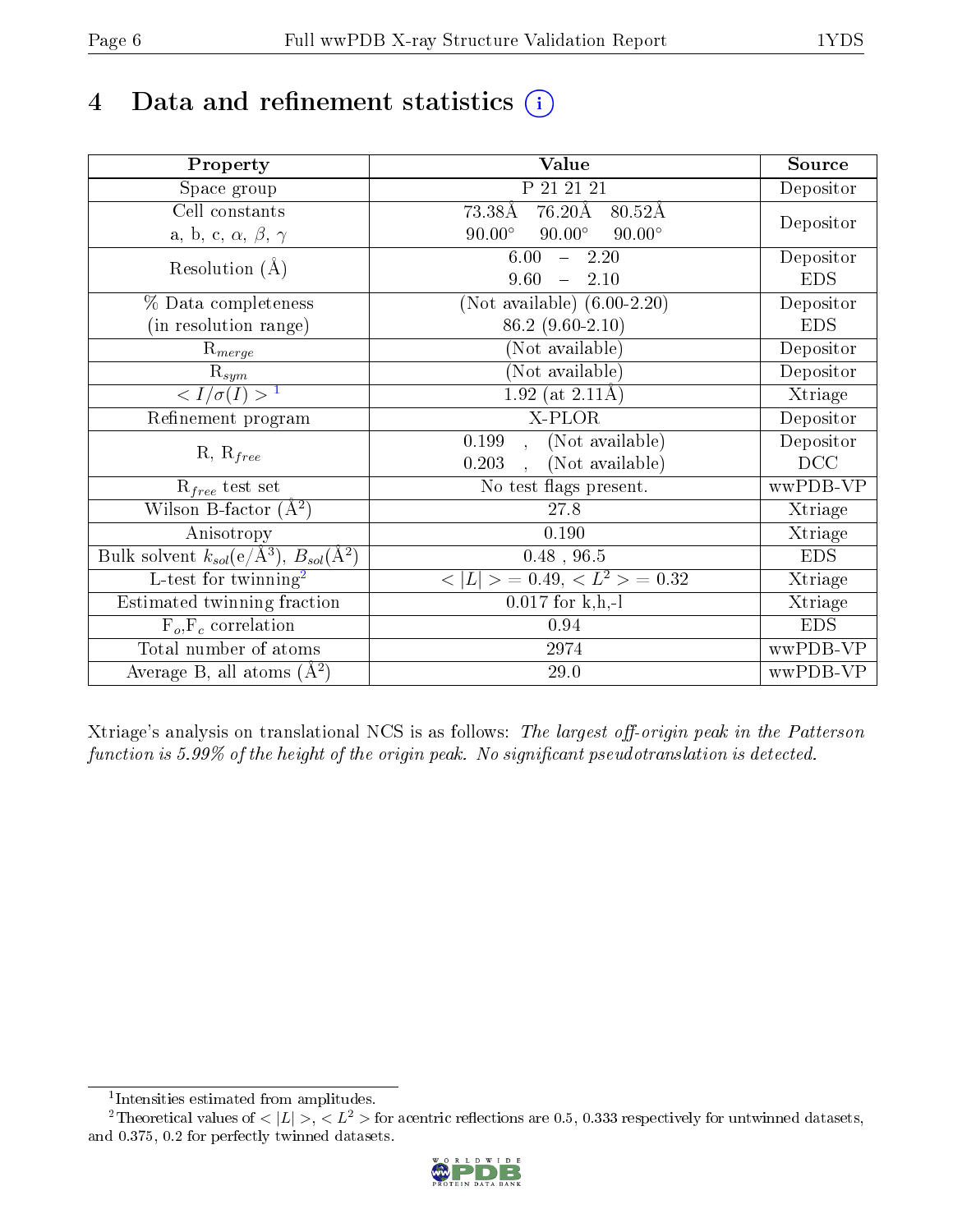# 5 Model quality  $(i)$

## 5.1 Standard geometry  $(i)$

Bond lengths and bond angles in the following residue types are not validated in this section: TPO, IQS, SEP

The Z score for a bond length (or angle) is the number of standard deviations the observed value is removed from the expected value. A bond length (or angle) with  $|Z| > 5$  is considered an outlier worth inspection. RMSZ is the root-mean-square of all Z scores of the bond lengths (or angles).

| Mol | Chain |      | Bond lengths       | Bond angles |                     |  |
|-----|-------|------|--------------------|-------------|---------------------|--|
|     |       | RMSZ | $\# Z  > 5$        | RMSZ        | # $ Z  > 5$         |  |
|     | E.    | 0.65 | $1/2827(0.0\%)$    | 0.81        | 1/3807<br>$(0.0\%)$ |  |
|     |       | 0.55 | 0/159              | 0.79        | 0/212               |  |
| All |       | 0.65 | $1/2986$ $(0.0\%)$ | 0.80        | $(0.0\%)$<br>4019   |  |

All (1) bond length outliers are listed below:

|  |  |                             | $\mid$ Mol $\mid$ Chain $\mid$ Res $\mid$ Type $\mid$ Atoms $\mid$ $\mid$ Z $\mid$ Observed(A) $\mid$ Ideal(A) $\mid$ |  |
|--|--|-----------------------------|-----------------------------------------------------------------------------------------------------------------------|--|
|  |  | $199$   CYS   CB-SG   -9.09 | 1.66                                                                                                                  |  |

All (1) bond angle outliers are listed below:

| $\mid$ Mol $\mid$ Chain $\mid$ Res $\mid$ Type $\mid$ |         | Atoms                             | $\mid$ Observed $({}^{\circ})$   Ideal $({}^{\circ})$ |  |
|-------------------------------------------------------|---------|-----------------------------------|-------------------------------------------------------|--|
|                                                       | $162-1$ | LEU $\vert$ CA-CB-CG $\vert$ 5.33 | 127 56                                                |  |

There are no chirality outliers.

There are no planarity outliers.

## $5.2$  Too-close contacts  $\overline{()}$

In the following table, the Non-H and H(model) columns list the number of non-hydrogen atoms and hydrogen atoms in the chain respectively. The H(added) column lists the number of hydrogen atoms added and optimized by MolProbity. The Clashes column lists the number of clashes within the asymmetric unit, whereas Symm-Clashes lists symmetry related clashes.

|  |  |      | Mol   Chain   Non-H   H(model)   H(added)   Clashes   Symm-Clashes |
|--|--|------|--------------------------------------------------------------------|
|  |  | 2757 |                                                                    |
|  |  |      |                                                                    |
|  |  |      |                                                                    |
|  |  |      |                                                                    |

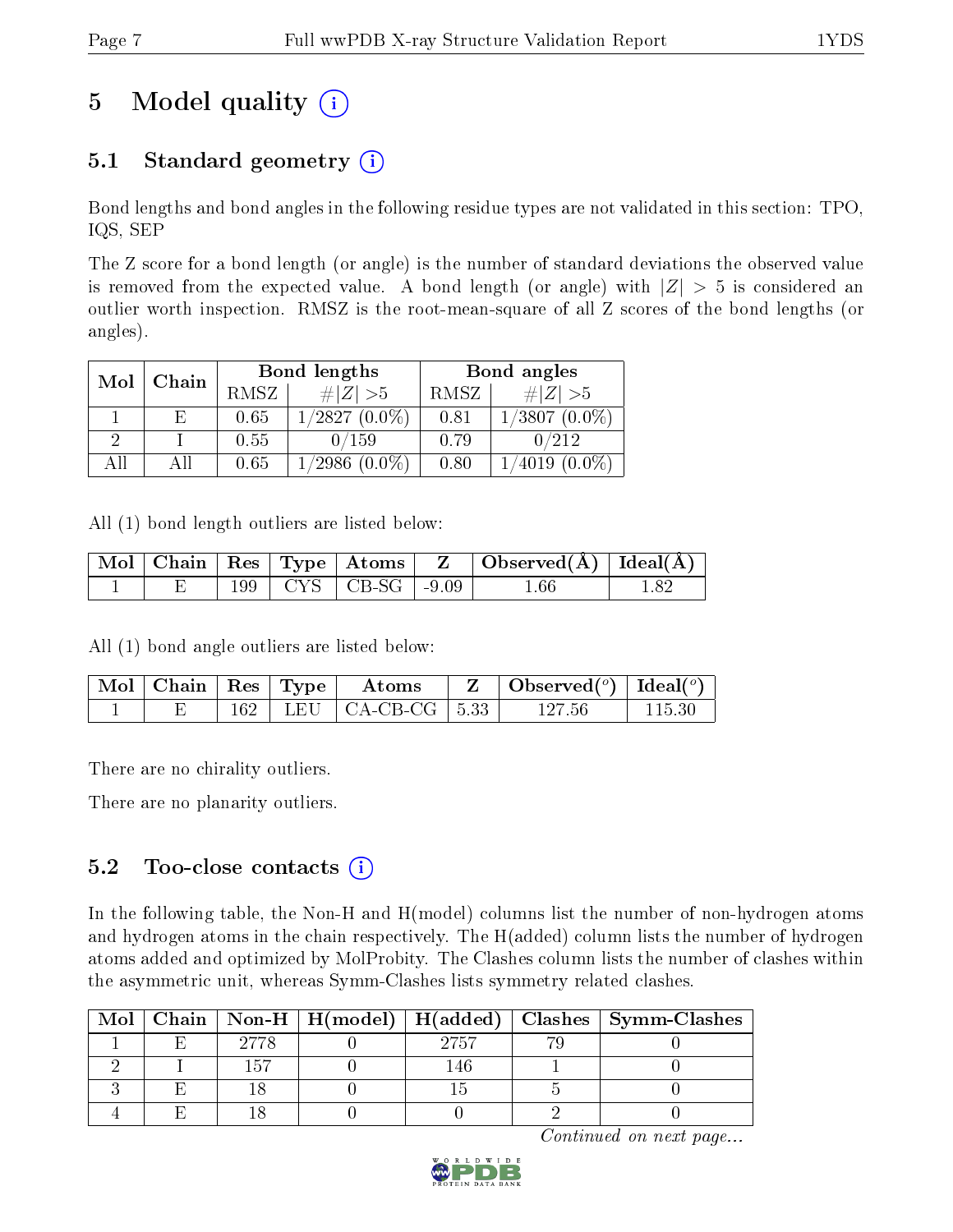Continued from previous page...

| Mol |  |  | Chain   Non-H   H(model)   H(added)   Clashes   Symm-Clashes |
|-----|--|--|--------------------------------------------------------------|
|     |  |  |                                                              |
|     |  |  |                                                              |

The all-atom clashscore is defined as the number of clashes found per 1000 atoms (including hydrogen atoms). The all-atom clashscore for this structure is 14.

All (84) close contacts within the same asymmetric unit are listed below, sorted by their clash magnitude.

| Atom-1               | Atom-2               | Interatomic       | Clash             |  |
|----------------------|----------------------|-------------------|-------------------|--|
|                      |                      | distance $(\AA)$  | overlap $(A)$     |  |
| 3:E:351:IQS:O2       | 3: E: 351: IQS: H3'1 | 1.74              | 0.85              |  |
| 1:E:305:ILE:HG13     | 1:E:310:VAL:HG21     | $\overline{1.66}$ | 0.76              |  |
| 3: E: 351: IQS: H5'1 | 4: E: 415: HOH: O    | 1.87              | 0.74              |  |
| 1: E: 345: LYS: H    | 1:E:345:LYS:HD2      | 1.52              | 0.73              |  |
| 1:E:54:PHE:HD2       | 1:E:74:LEU:HD12      | 1.54              | 0.73              |  |
| 1: E: 43: PHE: HB3   | 1: E:60: VAL:HG22    | 1.70              | 0.72              |  |
| 1:E:319:LYS:HD2      | 1:E:319:LYS:H        | 1.55              | 0.71              |  |
| 1: E: 284: LEU: HB3  | 1: E: 285: LYS: HD2  | $\overline{1.72}$ | 0.71              |  |
| 1:E:242:GLN:HG2      | 1:E:245:GLN:OE1      | 1.92              | 0.69              |  |
| 1: E:54: PHE:CD1     | 1: E: 82: LEU: HD12  | $\overline{2.29}$ | 0.68              |  |
| 1: E: 43: PHE: HB3   | 1: E:60: VAL:CG2     | $\overline{2.24}$ | 0.68              |  |
| 3: E: 351: IQS: H5'1 | 4:E:406:HOH:O        | 1.96              | 0.66              |  |
| 1:E:295:LYS:H        | 1: E: 295: LYS: HD3  | $\overline{1.63}$ | 0.63              |  |
| 1:E:173:LEU:HD12     | 1:E:183:THR:HG21     | 1.82              | 0.61              |  |
| 1: E: 317: LYS: HE3  | 1:E:318:PHE:H        | 1.65              | 0.61              |  |
| 1:E:285:LYS:H        | 1:E:285:LYS:HD2      | 1.68              | 0.59              |  |
| 2:I:7:TYR:O          | 2:I:11:ILE:HG12      | $\overline{2.02}$ | 0.59              |  |
| 1: E: 285: LYS: HB3  | 1: E: 285: LYS: NZ   | 2.18              | 0.59              |  |
| 1: E:54: PHE: CE1    | 1:E:82:LEU:HD12      | 2.38              | 0.59              |  |
| 1: E: 310: VAL:HG12  | 1: E: 311: GLU: N    | $\overline{2.18}$ | 0.57              |  |
| 1: E: 158: HIS: HE1  | 1:E:220:ASP:OD2      | 1.87              | 0.57              |  |
| 1: E: 45: ARG: HH12  | 1: E: 335: ILE:H     | $\overline{1.52}$ | 0.56              |  |
| 1:E:18:PHE:CD2       | 1:E:19:LEU:HD13      | 2.41              | $0.56\,$          |  |
| 1:E:285:LYS:HG2      | 1:E:286:ASP:N        | 2.22              | 0.54              |  |
| 1: E: 310: VAL: CG1  | 1: E:311: GLU:N      | 2.71              | 0.53              |  |
| 1:E:33:PRO:HA        | 1:E:96:GLN:OE1       | 2.08              | 0.53              |  |
| 1:E:133:ARG:NH2      | 1: E: 230: GLU: OE2  | $\overline{2.42}$ | 0.53              |  |
| 1:E:55:GLY:HA3       | 1:E:73:ILE:O         | 2.09              | 0.53              |  |
| 1:E:103:LEU:HD22     | 1:E:185:PHE:HZ       | 1.74              | 0.52              |  |
| 1:E:242:GLN:CG       | 1:E:245:GLN:HG3      | 2.39              | $0.52\,$          |  |
| 1:E:268:LEU:HB2      | 1:E:294:HIS:CE1      | 2.45              | 0.52              |  |
| 1: E: 150: ILE: CG2  | 1:E:224:LEU:HD13     | $\overline{2.41}$ | $\overline{0.51}$ |  |

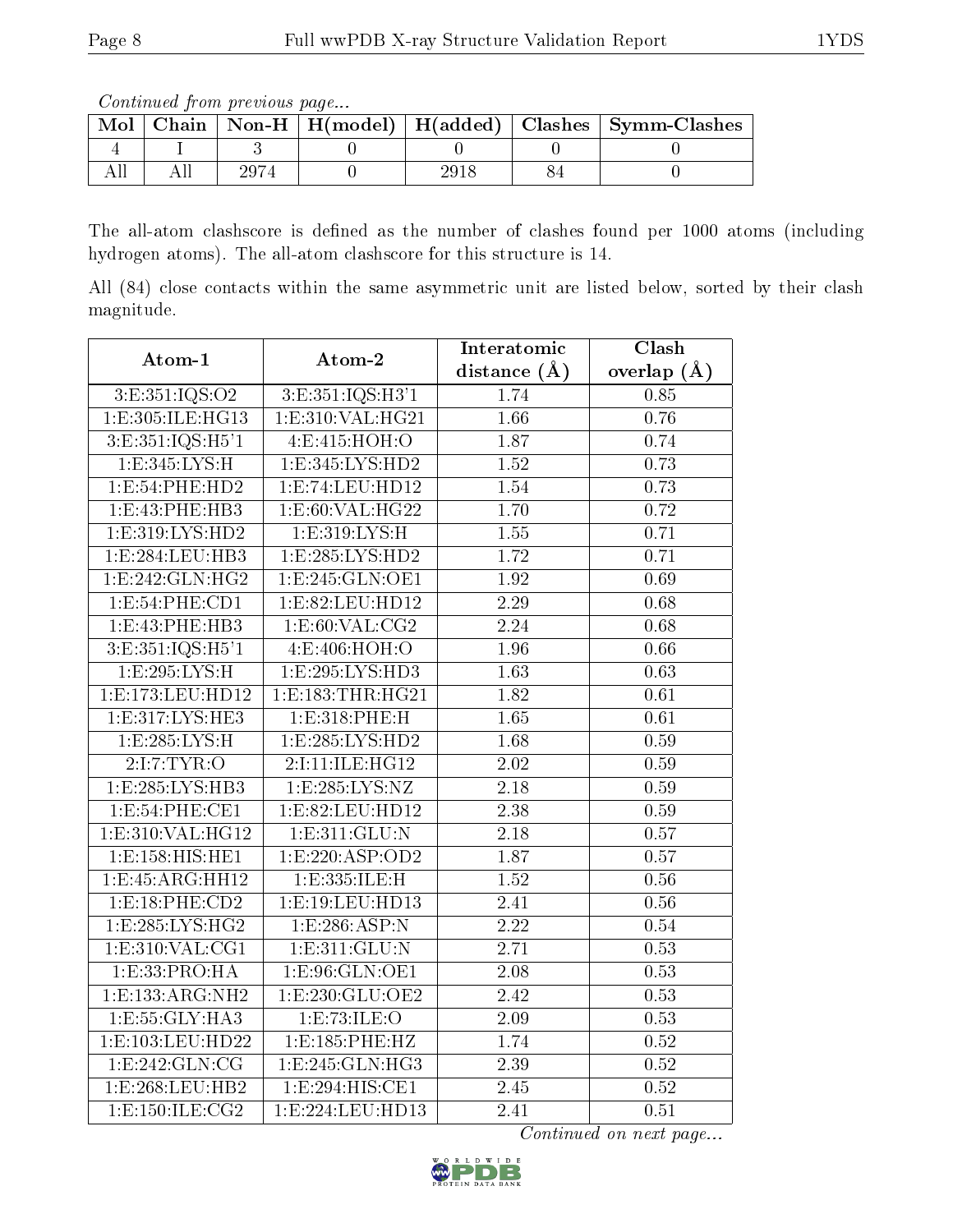| Comunaca jiom previous page      |                                 | Interatomic    | Clash         |  |
|----------------------------------|---------------------------------|----------------|---------------|--|
| Atom-1                           | Atom-2                          | distance $(A)$ | overlap $(A)$ |  |
| 1:E:285:LYS:N                    | 1:E:285:LYS:HD2                 | 2.24           | 0.50          |  |
| 1: E: 173: LEU: CD1              | 1:E:183:THR:HG21                | 2.41           | 0.50          |  |
| 1:E:240:ALA:CB                   | 1:E:245:GLN:HB2                 | 2.42           | 0.50          |  |
| 1:E:54:PHE:HD1                   | 1:E:82:LEU:HD12                 | 1.74           | 0.50          |  |
| 1:E:277:LEU:O                    | 1:E:283:ASN:ND2                 | 2.43           | 0.49          |  |
| 1: E: 285: LYS: HZ3              | 1:E:285:LYS:HB3                 | 1.76           | 0.49          |  |
| 1:E:266:LYS:O                    | 1:E:270:ARG:HG3                 | 2.12           | 0.49          |  |
| 1: E: 319: LYS: HD2              | 1: E:319: LYS:N                 | 2.26           | 0.49          |  |
| 1:E:242:GLN:HG3                  | 1:E:245:GLN:HG3                 | 1.93           | 0.49          |  |
| 1:E:71:MET:HE1                   | 1: E: 110: PHE: HZ              | 1.78           | 0.49          |  |
| 1:E:140:GLU:HB2                  | 1:E:141:PRO:HD3                 | 1.95           | 0.48          |  |
| 1:E:125:GLY:HA3                  | 1:E:174:ILE:O                   | 2.14           | 0.48          |  |
| 1:E:56:ARG:CZ                    | 1:E:333:GLU:HB2                 | 2.44           | 0.48          |  |
| 1:E:104:VAL:HG11                 | 1: E: 183: THR: HG22            | 1.96           | 0.48          |  |
| 1:E:327:PHE:CZ                   | 3:E:351:IQS:H8                  | 2.49           | 0.48          |  |
| 1: E: 195: THR: O                | 1: E: 214: GLY: HA2             | 2.14           | 0.47          |  |
| 1:E:27:EU:O                      | 1:E:31:GLU:HG2                  | 2.14           | 0.47          |  |
| 1:E:104:VAL:HG22                 | 1:E:182:VAL:O                   | 2.15           | 0.47          |  |
| 1:E:150:ILE:HG21                 | 1:E:224:LEU:HD13                | 1.96           | 0.47          |  |
| 1: E: 127: GLU: O                | 1:E:131:HIS:HD2                 | 1.98           | 0.46          |  |
| 1:E:95:LEU:HD13                  | 1: E: 106: LEU: HB2             | 1.96           | 0.46          |  |
| 1:E:71:MET:CE                    | 1: E: 110: PHE: HZ              | 2.28           | 0.46          |  |
| 1: E:16: LYS: HE3                | 1: E: 16: LYS: HA               | 1.97           | 0.46          |  |
| 1:E:15:VAL:N                     | 1: E: 17: GLU: OE1              | 2.49           | 0.46          |  |
| 1:E:345:LYS:N                    | 1:E:345:LYS:HD2                 | 2.27           | 0.45          |  |
| 1: E: 81: LYS: HE3               | 1:E:81:LYS:HB2                  | 1.75           | 0.45          |  |
| 1:E:45:ARG:HG3                   | 1: E:58: MET:SD                 | 2.56           | 0.45          |  |
| 1:E:311:GLU:HG3                  | 1:E:311:GLU:H                   | 1.42           | 0.45          |  |
| 1:E:173:LEU:HD12                 | 1:E:183:THR:CG2                 | 2.46           | 0.44          |  |
| 3: E: 351: IQS: O2               | 3:E:351:IQS:C3'                 | 2.57           | 0.44          |  |
| 1:E:233:ALA:HB2                  | 1:E:258:PRO:HG2                 | 1.98           | 0.44          |  |
| 1:E:317:LYS:HA                   | 1:E:317:LYS:HD2                 | 1.70           | 0.44          |  |
| 1: E: 23: L <sub>Y</sub> S: HG2  | 1:E:27:LEU:HD22                 | 2.00           | 0.44          |  |
| 1: E: 104: VAL: CG1              | 1:E:183:THR:HG22                | 2.48           | 0.44          |  |
| 1:E:303:ILE:O                    | 1:E:307:GLN:HG3                 | 2.17           | 0.44          |  |
| 1: E:100: PHE: CD1               | 1: E: 101: PRO: HD2             | 2.54           | 0.43          |  |
| 1:E:45:ARG:HH22                  | 1:E:334:GLU:HA                  | 1.83           | 0.43          |  |
| $1: E: 105: LYS: \overline{HE2}$ | $1: E: 121: GLU: \overline{CD}$ | 2.39           | 0.43          |  |
| 1: E: 92: LYS: HG3               | 1: E: 350: PHE: CE2             | 2.53           | 0.43          |  |
| 1:E:247:TYR:O                    | 1: E: 251: VAL:HG22             | 2.18           | 0.43          |  |
| 1:E:242:GLN:HG2                  | 1:E:245:GLN:HG3                 | 2.01           | 0.43          |  |

Continued from previous page.

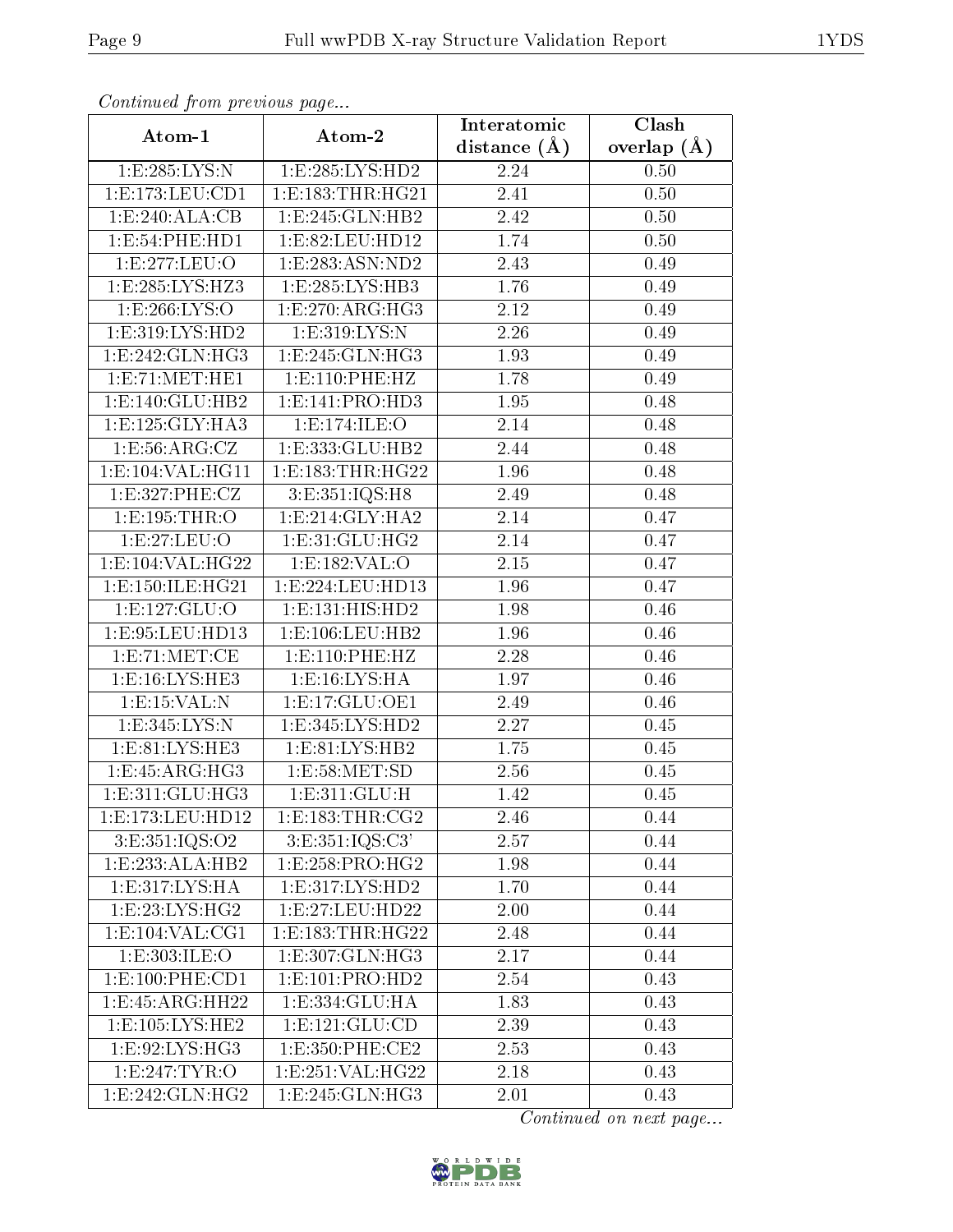| Atom-1               | Atom-2               | Interatomic<br>distance $(A)$ | Clash<br>overlap $(A)$ |
|----------------------|----------------------|-------------------------------|------------------------|
| 1: E: 91: GLU: O     | 1:E:95:LEU:HB2       | 2.19                          | 0.42                   |
| 1: E: 210: ILE: HD13 | 1:E:247:TYR:HB3      | 2.01                          | 0.42                   |
| 1: E: 307: GLN: O    | 1: E: 308: ARG: HB2  | 2.19                          | 0.42                   |
| 1: E: 345: LYS: HB3  | 1: E: 345: LYS: HE3  | 1.88                          | 0.42                   |
| 1: E: 274: GLN: HG2  | 1:E:279:LYS:C        | 2.41                          | 0.41                   |
| 1: E: 285: LYS: H    | 1: E: 285: LYS: CD   | 2.33                          | 0.41                   |
| 1:E:54:PHE:HB3       | 1:E:78:LYS:HB2       | 2.03                          | 0.41                   |
| 1: E:69: TYR: CE1    | 1: E: 107: GLU: HG3  | 2.56                          | 0.41                   |
| 1:E:279:LYS:HB3      | 1: E: 279: LYS: HE2  | 1.92                          | 0.41                   |
| 1: E: 163: ILE: HD13 | 1: E: 163: ILE: HG21 | 1.80                          | 0.41                   |
| 1:E:165:ARG:HH12     | 1:E:197:TPO:P        | 2.43                          | 0.40                   |

Continued from previous page...

There are no symmetry-related clashes.

### 5.3 Torsion angles (i)

#### 5.3.1 Protein backbone  $(i)$

In the following table, the Percentiles column shows the percent Ramachandran outliers of the chain as a percentile score with respect to all X-ray entries followed by that with respect to entries of similar resolution.

The Analysed column shows the number of residues for which the backbone conformation was analysed, and the total number of residues.

| Mol | Chain | Analysed                      | Favoured     | Allowed   Outliers |          | Percentiles |    |
|-----|-------|-------------------------------|--------------|--------------------|----------|-------------|----|
|     | Ε     | $332/350(95\%)$               | $ 320(96\%)$ | $11(3\%)$          | $1(0\%)$ | 41          | 46 |
|     |       | $18/20(90\%)$                 | $16(89\%)$   | $-2(11\%)$         |          | 100 100     |    |
| All | All   | $350/370$ (95\%)   336 (96\%) |              | 13 $(4%)$          | $1(0\%)$ |             | 46 |

All (1) Ramachandran outliers are listed below:

| Chain | ∣ Res | Type |
|-------|-------|------|
|       |       |      |

#### 5.3.2 Protein sidechains  $\overline{1}$

In the following table, the Percentiles column shows the percent sidechain outliers of the chain as a percentile score with respect to all X-ray entries followed by that with respect to entries of similar resolution.

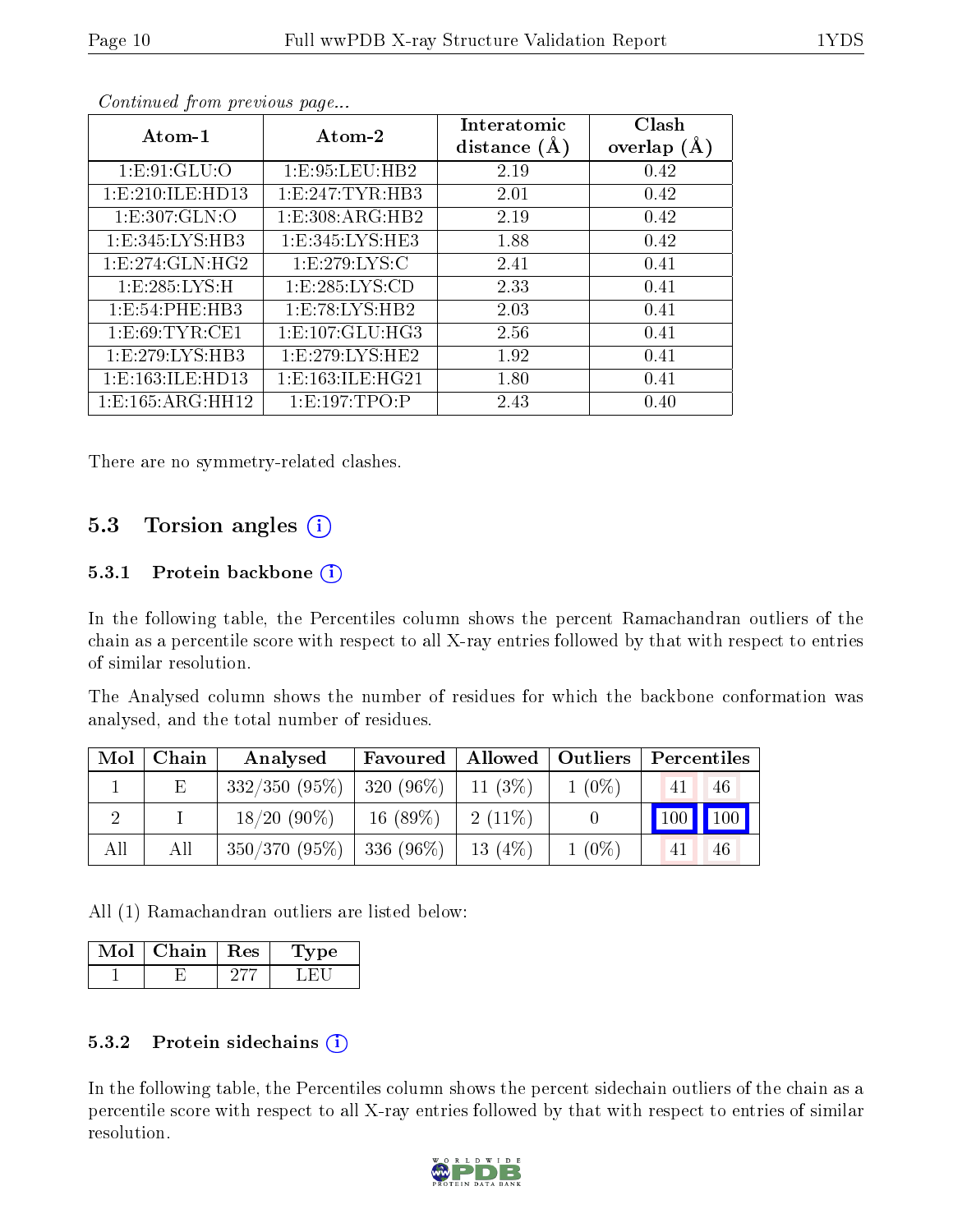| Mol | Chain | Analysed        | Rotameric   Outliers |             | Percentiles |                 |
|-----|-------|-----------------|----------------------|-------------|-------------|-----------------|
|     | E.    | 294/302(97%)    | 258 (88\%)           | $36(12\%)$  | 5           | $\vert 4 \vert$ |
|     |       | $15/15$ (100\%) | $15(100\%)$          |             |             | 100             |
| All | AII   | $309/317(98\%)$ | 273 (88\%)           | 36 $(12\%)$ |             |                 |

The Analysed column shows the number of residues for which the sidechain conformation was analysed, and the total number of residues.

All (36) residues with a non-rotameric sidechain are listed below:

| Mol            | Chain                   | ${\mathop{\mathrm{Res}}\nolimits}$ | Type                      |
|----------------|-------------------------|------------------------------------|---------------------------|
| $\overline{1}$ | $\overline{\mathrm{E}}$ | 16                                 | $\overline{\text{LYS}}$   |
| $\overline{1}$ | $\overline{\mathrm{E}}$ | $\overline{19}$                    | LEU                       |
| $\overline{1}$ | $\overline{\mathrm{E}}$ | $\overline{27}$                    | LEU                       |
| $\overline{1}$ | $\overline{\mathrm{E}}$ | $\overline{28}$                    | $\overline{\mathrm{LYS}}$ |
| $\mathbf{1}$   | $\overline{\mathrm{E}}$ | 31                                 | $\overline{\text{GLU}}$   |
| $\overline{1}$ | $\overline{\mathrm{E}}$ | $\overline{36}$                    | $\overline{\mathrm{ASN}}$ |
| $\overline{1}$ | $\overline{\mathrm{E}}$ | $\overline{40}$                    | LEU                       |
| $\overline{1}$ | $\overline{\mathrm{E}}$ | $\overline{51}$                    | $\overline{\text{THR}}$   |
| $\overline{1}$ | $\overline{\mathrm{E}}$ | $\overline{54}$                    | PHE                       |
| $\mathbf{1}$   | $\overline{\mathrm{E}}$ | $\overline{59}$                    | LEU                       |
| $\mathbf 1$    | $\overline{\mathrm{E}}$ | $\overline{92}$                    | $\overline{\text{LYS}}$   |
| $\overline{1}$ | $\overline{\mathrm{E}}$ | 95                                 | LEU                       |
| $\overline{1}$ | $\overline{\mathrm{E}}$ | 104                                | $\overline{\text{VAL}}$   |
| $\overline{1}$ | $\overline{\mathrm{E}}$ | $\overline{141}$                   | PRO                       |
| $\mathbf{1}$   | $\overline{\mathrm{E}}$ | 160                                | LEU                       |
| $\overline{1}$ | $\overline{\mathrm{E}}$ | $\overline{162}$                   | LEU                       |
| $\overline{1}$ | $\overline{\mathrm{E}}$ | 169                                | $\overline{\text{PRO}}$   |
| $\overline{1}$ | $\overline{\mathrm{E}}$ | $\overline{198}$                   | LEU                       |
| $\mathbf 1$    | $\overline{\mathrm{E}}$ | 210                                | ILE                       |
| $\mathbf 1$    | $\overline{\mathrm{E}}$ | 229                                | <b>TYR</b>                |
| $\overline{1}$ | $\overline{\mathrm{E}}$ | $\overline{243}$                   | $\overline{\text{PRO}}$   |
| $\overline{1}$ | $\overline{\mathrm{E}}$ | $\overline{263}$                   | $\overline{\text{SER}}$   |
| $\overline{1}$ | $\overline{\mathrm{E}}$ | $\overline{267}$                   | $\overline{\text{ASP}}$   |
| $\overline{1}$ | $\overline{\mathrm{E}}$ | 268                                | LEU                       |
| $\mathbf{1}$   | $\overline{\mathrm{E}}$ | 269                                | LEU                       |
| $\mathbf 1$    | $\overline{\mathrm{E}}$ | 272                                | LEU                       |
| $\overline{1}$ | $\overline{\mathrm{E}}$ | $\overline{277}$                   | LEU                       |
| $\overline{1}$ | $\overline{\mathrm{E}}$ | $\overline{278}$                   | $\overline{\text{THR}}$   |
| $\mathbf 1$    | $\overline{\mathrm{E}}$ | 285                                | $\overline{\text{LYS}}$   |
| $\mathbf{1}$   | $\overline{\mathrm{E}}$ | 295                                | $\overline{\text{LYS}}$   |
| $\mathbf{1}$   | $\overline{\mathrm{E}}$ | $\overline{311}$                   | $\overline{\mathrm{GLU}}$ |
| $\overline{1}$ | $\overline{\mathrm{E}}$ | $\overline{317}$                   | $\overline{\mathrm{LYS}}$ |
| $\overline{1}$ | $\overline{\mathrm{E}}$ | $\overline{318}$                   | $\overline{\mathrm{PHE}}$ |

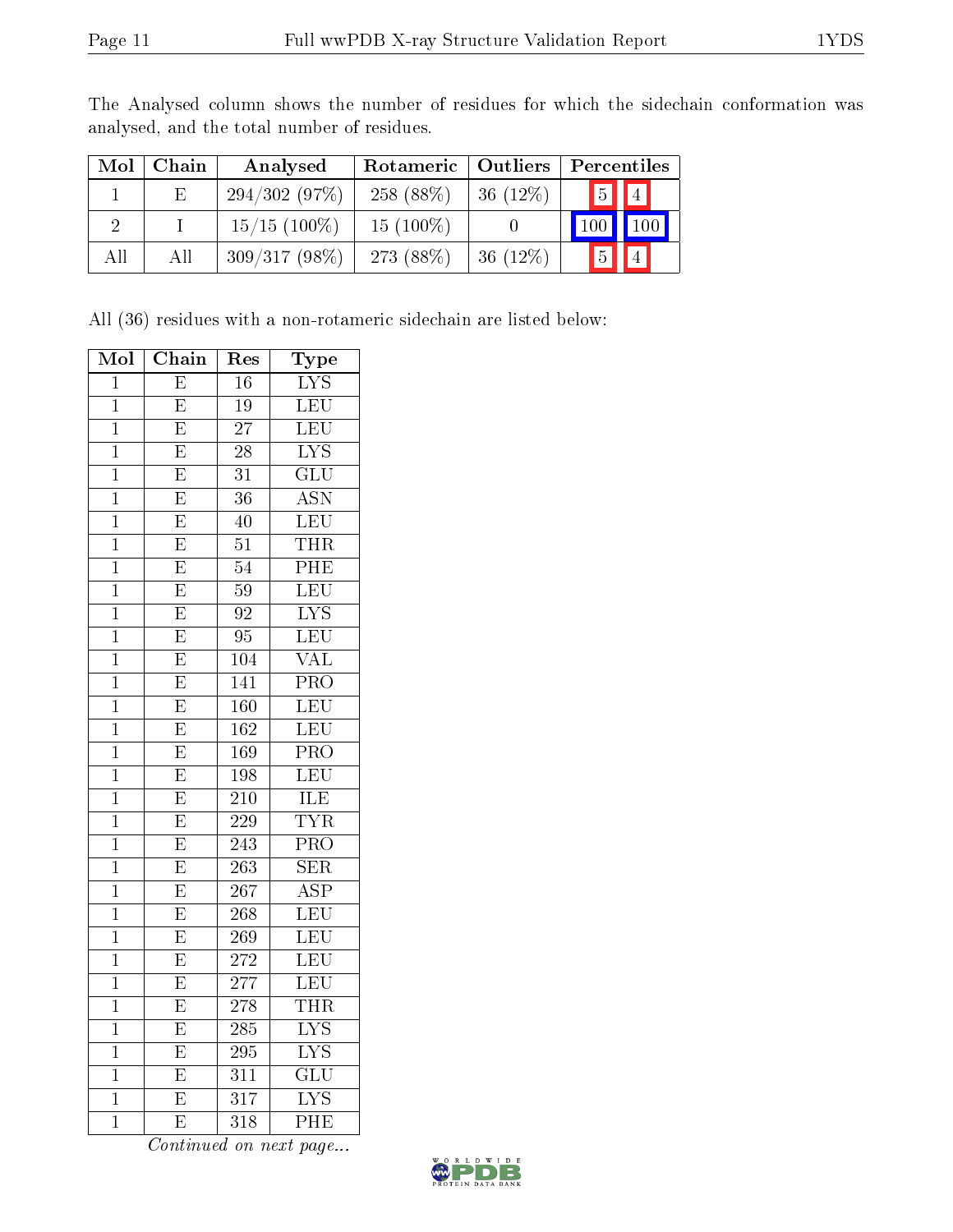Continued from previous page...

| Mol | Chain | Res | Type       |
|-----|-------|-----|------------|
|     |       | 331 | GLU        |
|     |       | 336 | $\rm{ARG}$ |
|     |       | 345 |            |

Some sidechains can be flipped to improve hydrogen bonding and reduce clashes. All (6) such sidechains are listed below:

| Mol | Chain | Res | Type       |
|-----|-------|-----|------------|
|     | F)    | 62  | <b>HIS</b> |
|     | E,    | 67  | <b>ASN</b> |
|     | F,    | 113 | <b>ASN</b> |
|     | F,    | 158 | HIS        |
|     | F,    | 326 | <b>ASN</b> |
| 2   |       | 23  | <b>HIS</b> |

#### 5.3.3 RNA  $(i)$

There are no RNA molecules in this entry.

### 5.4 Non-standard residues in protein, DNA, RNA chains (i)

2 non-standard protein/DNA/RNA residues are modelled in this entry.

In the following table, the Counts columns list the number of bonds (or angles) for which Mogul statistics could be retrieved, the number of bonds (or angles) that are observed in the model and the number of bonds (or angles) that are defined in the Chemical Component Dictionary. The Link column lists molecule types, if any, to which the group is linked. The Z score for a bond length (or angle) is the number of standard deviations the observed value is removed from the expected value. A bond length (or angle) with  $|Z| > 2$  is considered an outlier worth inspection. RMSZ is the root-mean-square of all Z scores of the bond lengths (or angles).

| Mol<br>Chain<br>Type | $\operatorname{Res}$ | $\lfloor$ Link $\rfloor$ |        | Bond lengths |      | Bond angles |            |      |                 |
|----------------------|----------------------|--------------------------|--------|--------------|------|-------------|------------|------|-----------------|
|                      |                      |                          | Counts | <b>RMSZ</b>  | H Z  | Counts      | RMSZ       | # Z  |                 |
|                      | TPO                  | 197                      |        | 8,10,11      | 1.22 |             | 10, 14, 16 |      | $(10\%)$        |
|                      | <b>SEP</b>           | 338                      |        | 8,9,10       | 1.09 |             | 8,12,14    | 2.14 | $(50\%)$<br>4 ( |

In the following table, the Chirals column lists the number of chiral outliers, the number of chiral centers analysed, the number of these observed in the model and the number defined in the Chemical Component Dictionary. Similar counts are reported in the Torsion and Rings columns. '-' means no outliers of that kind were identified.

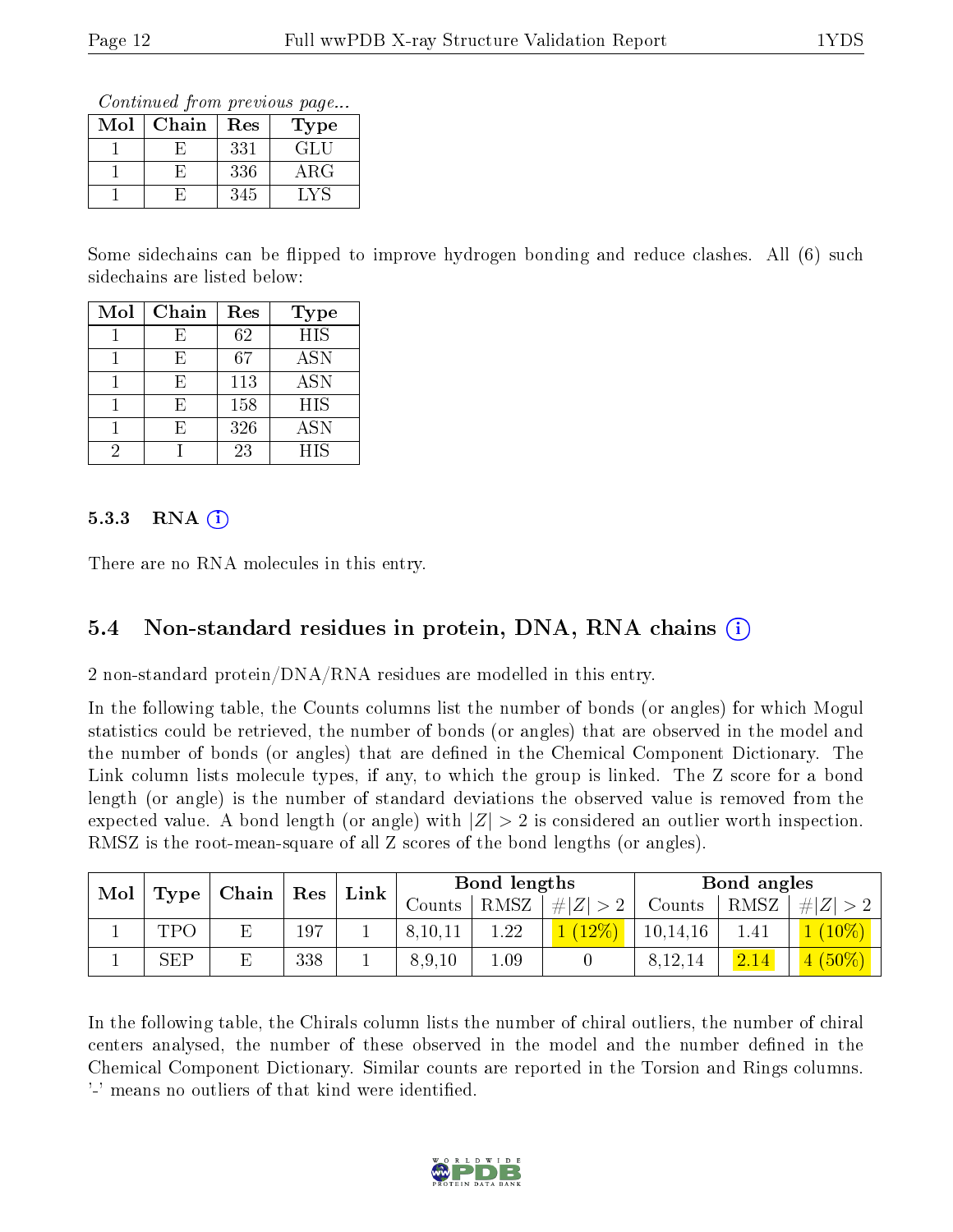| Mol |      |         | $\top$ Type   Chain   Res   Link   Chirals | Torsions Rings |        |
|-----|------|---------|--------------------------------------------|----------------|--------|
|     |      | $197\,$ | $\sim$                                     | $^\prime9$ /   |        |
|     | √н∶Р | 338     | $\sim$                                     |                | $\sim$ |

All (1) bond length outliers are listed below:

|  |  | Mol   Chain   Res   Type   Atoms |                    | $\mid$ Observed( $\AA$ ) $\mid$ Ideal( $\AA$ ) $\mid$ |  |
|--|--|----------------------------------|--------------------|-------------------------------------------------------|--|
|  |  | TPO   P-O2P                      | $\degree$ 1 - 2.22 | 1 46                                                  |  |

All (5) bond angle outliers are listed below:

| Mol | Chain | Res | Type       | Atoms       |         | Observed $\binom{o}{c}$ | Ideal $(°)$ |
|-----|-------|-----|------------|-------------|---------|-------------------------|-------------|
|     | E.    | 338 | <b>SEP</b> | $O2P-P-OG$  | $-3.04$ | 98.65                   | 106.73      |
|     | E     | 338 | <b>SEP</b> | $O3P-P-O2P$ | 2.98    | 119.04                  | 107.64      |
|     | E,    | 197 | <b>TPO</b> | $O3P-P-O2P$ | 291     | 118.75                  | 107.64      |
|     | E,    | 338 | <b>SEP</b> | $P-OG-CB$   | 2.86    | 126.17                  | 118.30      |
|     | E     | 338 | <b>SEP</b> | $O3P-P-OG$  | $-2.34$ | 100.52                  | 106.73      |

There are no chirality outliers.

All (4) torsion outliers are listed below:

| Mol | Chain        | Res | <b>Type</b> | Atoms         |
|-----|--------------|-----|-------------|---------------|
|     | н.           | 197 | <b>TPO</b>  | O-C-CA-CB     |
|     | н.           | 338 | SEP         | $CB-OG-P-O2P$ |
|     | $H^{\prime}$ | 338 | <b>SEP</b>  | N-CA-CB-OG    |
|     | н.           | 338 | <b>SEP</b>  | $CA-CB-OG-P$  |

There are no ring outliers.

1 monomer is involved in 1 short contact:

|  |           | Mol   Chain   Res   Type   Clashes   Symm-Clashes |
|--|-----------|---------------------------------------------------|
|  | 197   TPO |                                                   |

### 5.5 Carbohydrates  $(i)$

There are no carbohydrates in this entry.

### 5.6 Ligand geometry (i)

1 ligand is modelled in this entry.

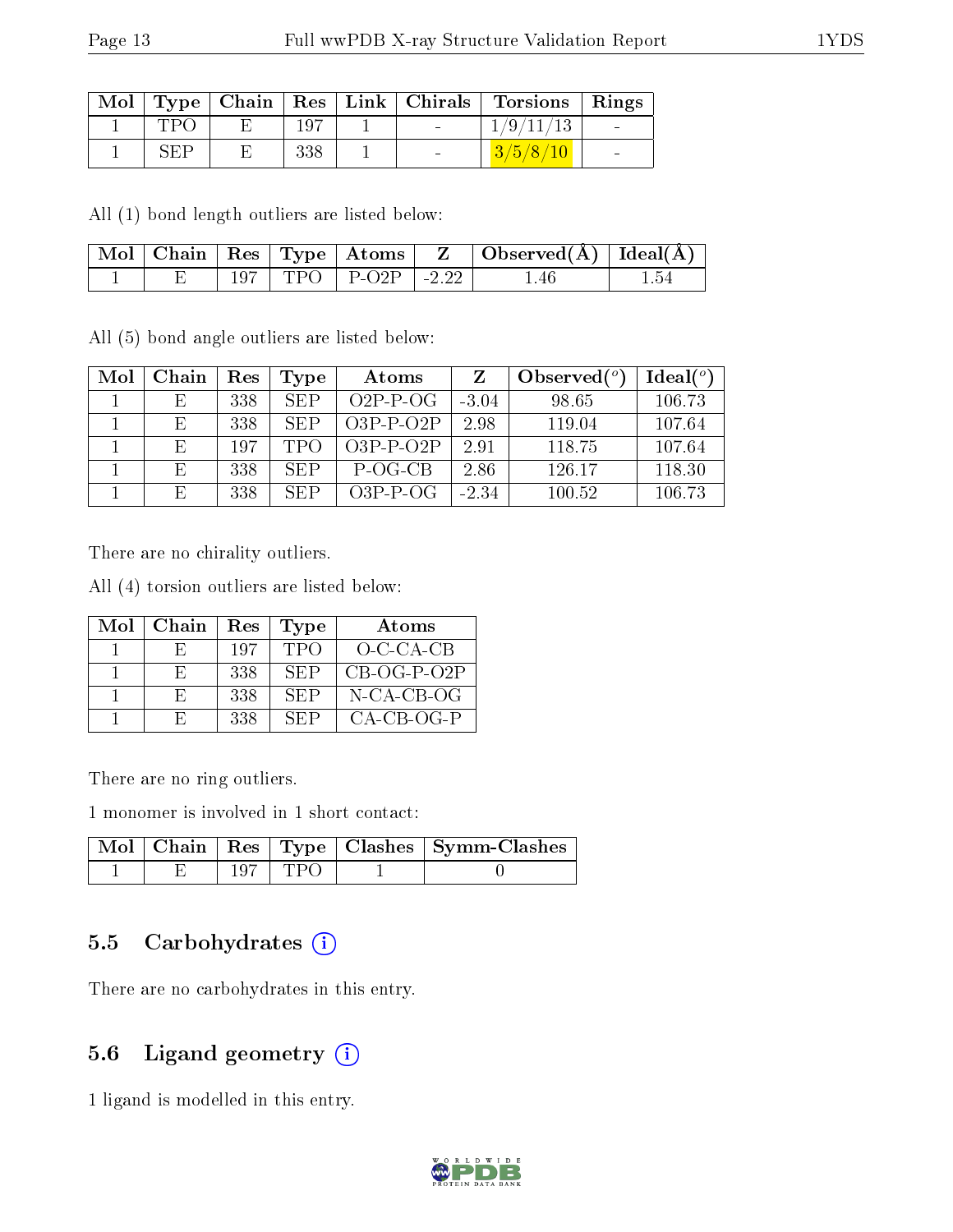In the following table, the Counts columns list the number of bonds (or angles) for which Mogul statistics could be retrieved, the number of bonds (or angles) that are observed in the model and the number of bonds (or angles) that are dened in the Chemical Component Dictionary. The Link column lists molecule types, if any, to which the group is linked. The Z score for a bond length (or angle) is the number of standard deviations the observed value is removed from the expected value. A bond length (or angle) with  $|Z| > 2$  is considered an outlier worth inspection. RMSZ is the root-mean-square of all Z scores of the bond lengths (or angles).

| Mol<br>Type | Chain | $\pm$ Res $^+$ | Link |        | Bond lengths |          | Bond angles                  |          |         |  |
|-------------|-------|----------------|------|--------|--------------|----------|------------------------------|----------|---------|--|
|             |       |                |      | Counts | RMSZ         | $\# Z $  | Counts                       | RMSZ     | $\ E\ $ |  |
|             | IQS   | H              | 351  |        | 19, 19, 19   | $1.31\,$ | $\left 3\right\rangle(15\%)$ | 26,26,26 | 1.47    |  |

In the following table, the Chirals column lists the number of chiral outliers, the number of chiral centers analysed, the number of these observed in the model and the number defined in the Chemical Component Dictionary. Similar counts are reported in the Torsion and Rings columns. '-' means no outliers of that kind were identified.

|  |     |        | Mol   Type   Chain   Res   Link   Chirals | Torsions               | Rings |
|--|-----|--------|-------------------------------------------|------------------------|-------|
|  | 351 | $\sim$ | <b>Contract Contract State</b>            | $3/12/12/12$   0/2/2/2 |       |

All (3) bond length outliers are listed below:

| Mol | Chain |     |     | $\mid$ Res $\mid$ Type $\mid$ Atoms | Z    | $\top$ Observed( $\AA$ ) | Ideal(A) |
|-----|-------|-----|-----|-------------------------------------|------|--------------------------|----------|
|     |       | 351 | IQS | $C2-C1$                             | 3.06 |                          | 1.37     |
|     |       |     | IQS | $C6-N7$                             | 2.58 | 1 27                     | 1 २१     |
|     |       | 351 | IQS | C9-C8                               | 2.43 | 1.39                     |          |

All (3) bond angle outliers are listed below:

| Mol | Chain | $\parallel$ Res | Type | Atoms       |         | Observed $(^\circ)$ | Ideal $(°)$ |
|-----|-------|-----------------|------|-------------|---------|---------------------|-------------|
|     |       | 351             | IQS  | $O2-S-N1'$  | 3.12    | 111.91              | 107.04      |
|     |       | 351             | IQS  | $C1-C10-C5$ | 2.42    | 120.10              | 117.49      |
|     |       | 351             | IQS  | $C2-C1-C10$ | $-2.40$ | 118.59              | 121.00      |

There are no chirality outliers.

All (3) torsion outliers are listed below:

| Mol | Chain | Res | Type | Atoms              |
|-----|-------|-----|------|--------------------|
|     | н.    | 351 | 1QS  | $C3'-C2'-N1'-S$    |
|     |       | 351 | IQS  | $N1'-C2'-C3'-N4'$  |
|     |       | 351 | IQS  | $C2'$ -C3'-N4'-C5' |

There are no ring outliers.

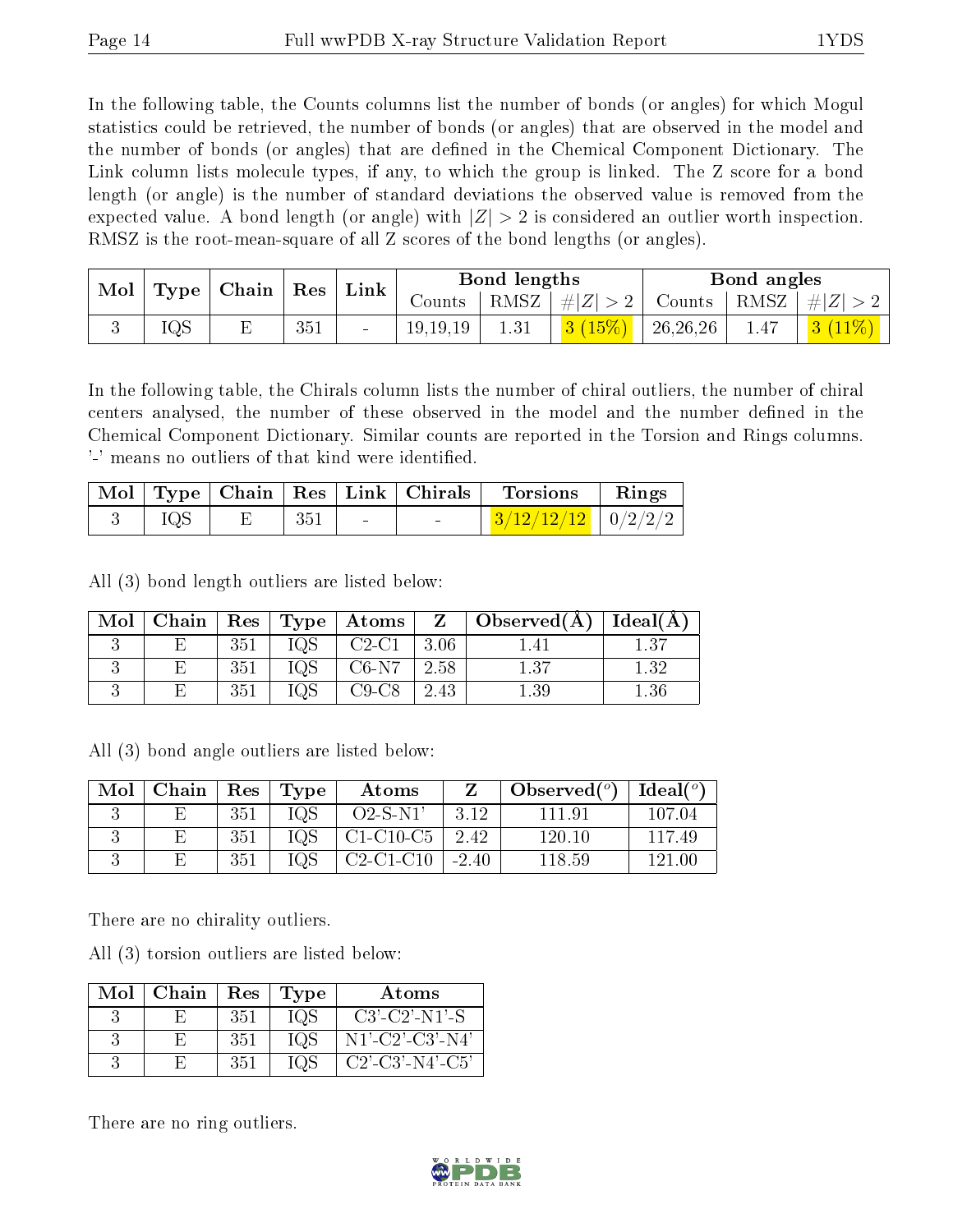|  |  |  |  |  |  |  | 1 monomer is involved in 5 short contacts: |  |
|--|--|--|--|--|--|--|--------------------------------------------|--|
|--|--|--|--|--|--|--|--------------------------------------------|--|

|  |       | Mol   Chain   Res   Type   Clashes   Symm-Clashes |
|--|-------|---------------------------------------------------|
|  | - 105 |                                                   |

The following is a two-dimensional graphical depiction of Mogul quality analysis of bond lengths, bond angles, torsion angles, and ring geometry for all instances of the Ligand of Interest. In addition, ligands with molecular weight > 250 and outliers as shown on the validation Tables will also be included. For torsion angles, if less then 5% of the Mogul distribution of torsion angles is within 10 degrees of the torsion angle in question, then that torsion angle is considered an outlier. Any bond that is central to one or more torsion angles identified as an outlier by Mogul will be highlighted in the graph. For rings, the root-mean-square deviation (RMSD) between the ring in question and similar rings identified by Mogul is calculated over all ring torsion angles. If the average RMSD is greater than 60 degrees and the minimal RMSD between the ring in question and any Mogul-identied rings is also greater than 60 degrees, then that ring is considered an outlier. The outliers are highlighted in purple. The color gray indicates Mogul did not find sufficient equivalents in the CSD to analyse the geometry.



### 5.7 [O](https://www.wwpdb.org/validation/2017/XrayValidationReportHelp#nonstandard_residues_and_ligands)ther polymers  $(i)$

There are no such residues in this entry.

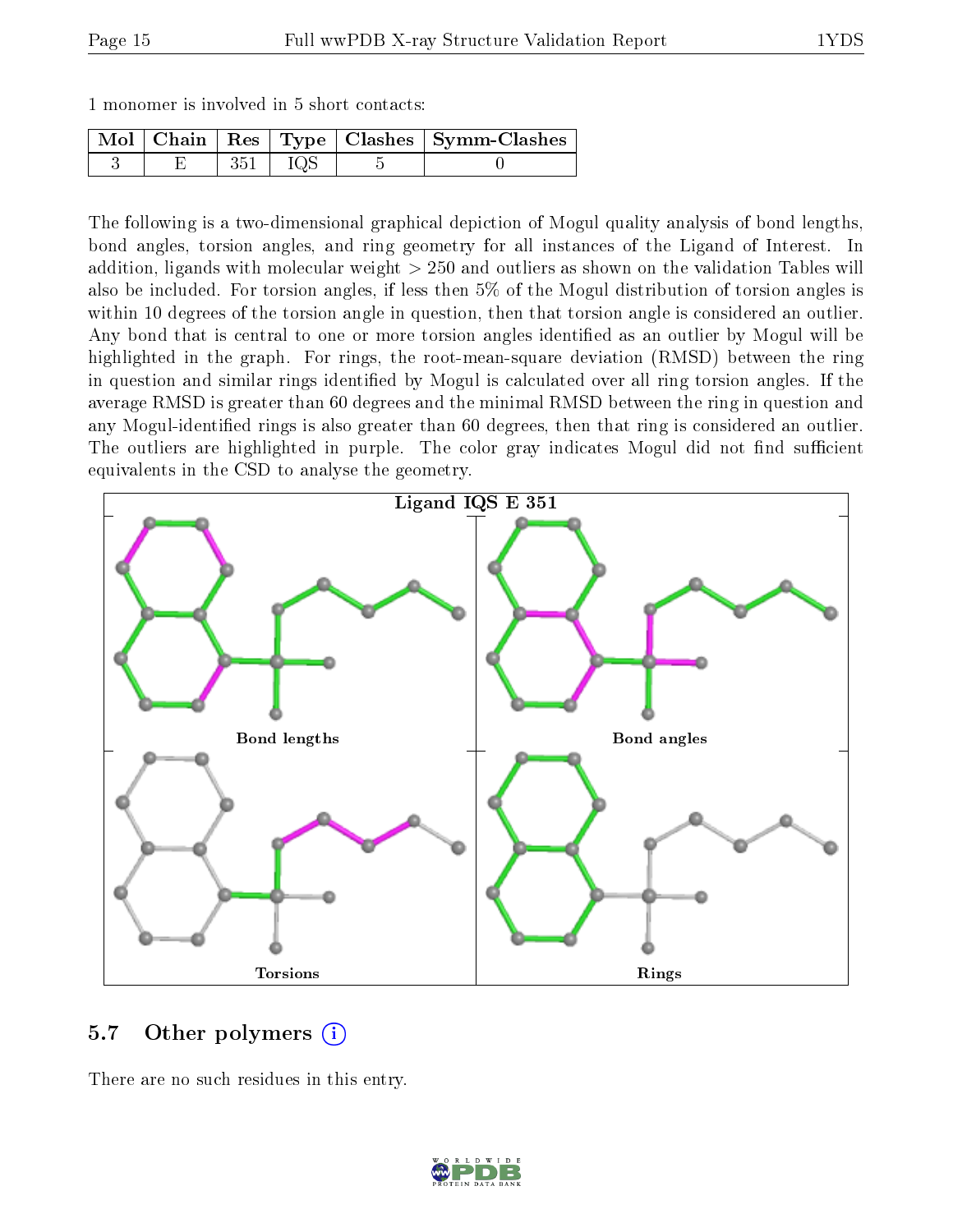## 5.8 Polymer linkage issues (i)

There are no chain breaks in this entry.

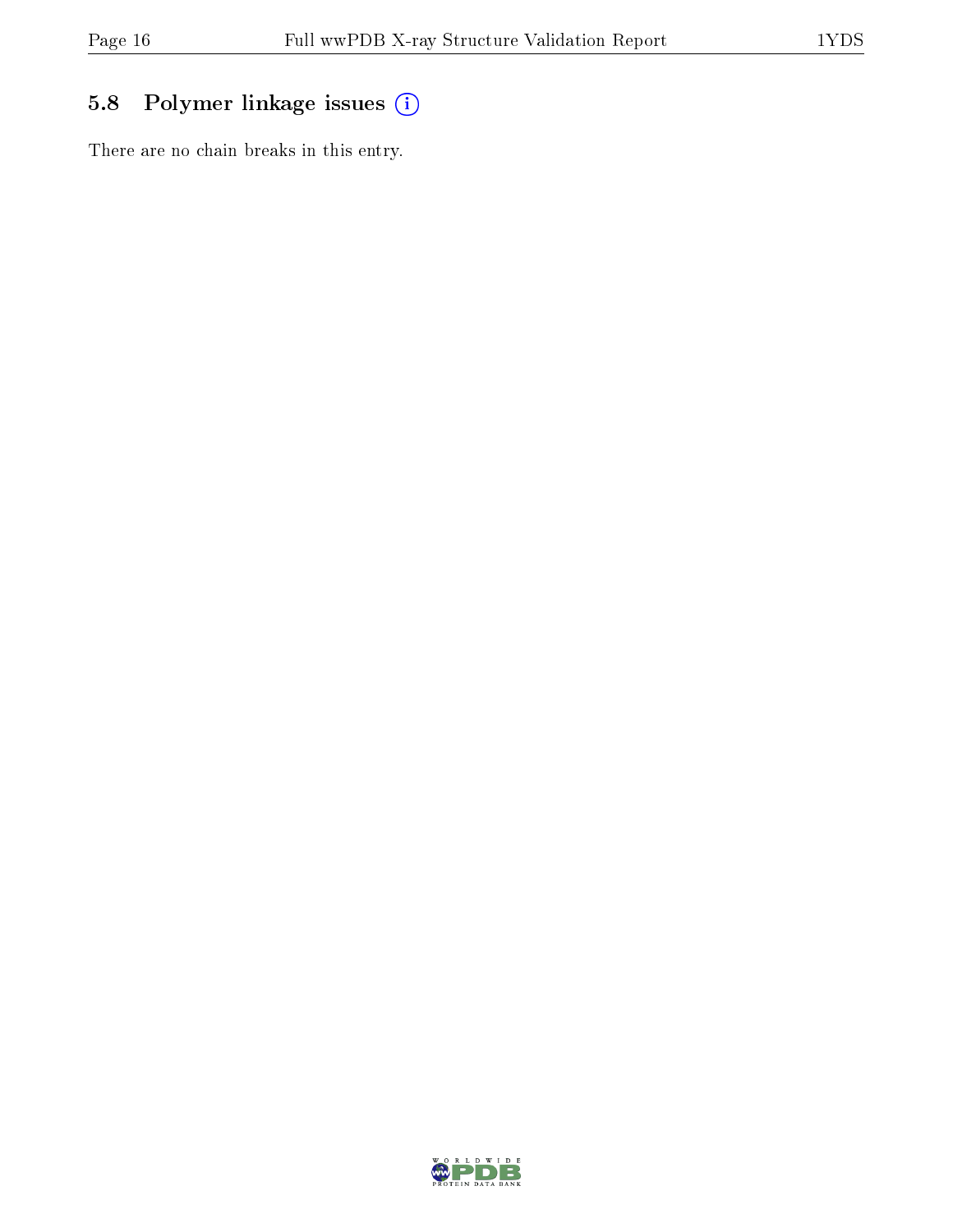# 6 Fit of model and data  $\left( \cdot \right)$

## 6.1 Protein, DNA and RNA chains (i)

In the following table, the column labelled  $#RSRZ>2'$  contains the number (and percentage) of RSRZ outliers, followed by percent RSRZ outliers for the chain as percentile scores relative to all X-ray entries and entries of similar resolution. The OWAB column contains the minimum, median,  $95<sup>th</sup>$  percentile and maximum values of the occupancy-weighted average B-factor per residue. The column labelled  $Q< 0.9$  lists the number of (and percentage) of residues with an average occupancy less than 0.9.

| Mol | Chain | Analysed        | ${ <\hspace{-1.5pt}{\mathrm{RSRZ}} \hspace{-1.5pt}>}$ | $\#\text{RSRZ}{>}2$ | $OWAB(A^2)$     | $\rm{Q}\textcolor{black}{<}0.9$ $\mid$ |
|-----|-------|-----------------|-------------------------------------------------------|---------------------|-----------------|----------------------------------------|
|     |       | $334/350(95\%)$ | $-0.48$                                               | $6(1\%)$ 68<br>66   | 12, 25, 57, 88  |                                        |
|     |       | $20/20$ (100\%) | $-0.22$                                               | $2(10\%)$ 7 6       | 12, 20, 84, 102 |                                        |
| All | All   | 354/370(95%)    | $-0.47$                                               | $8(2\%)$ 60<br>58   | 12, 25, 59, 102 |                                        |

All (8) RSRZ outliers are listed below:

| Mol            | Chain | Res | Type       | <b>RSRZ</b> |
|----------------|-------|-----|------------|-------------|
| 1              | E     | 333 | GLU        | 5.7         |
| 2              |       | 24  | <b>ASP</b> | 5.2         |
| 1              | F,    | 334 | GLU        | 4.7         |
| $\overline{2}$ |       | 23  | HIS        | 4.2         |
| 1              | F.    | 39  | HIS        | 3.0         |
| 1              | F,    | 336 | $\rm{ARG}$ | 2.6         |
|                | F,    | 319 | <b>LYS</b> | 2.6         |
|                | F.    | 52  | <b>GLY</b> | $2.1\,$     |

## 6.2 Non-standard residues in protein, DNA, RNA chains (i)

In the following table, the Atoms column lists the number of modelled atoms in the group and the number defined in the chemical component dictionary. The B-factors column lists the minimum, median,  $95<sup>th</sup>$  percentile and maximum values of B factors of atoms in the group. The column labelled  $Q< 0.9$ ' lists the number of atoms with occupancy less than 0.9.

| Mol |     |     |       |      |      | Type   Chain   Res   Atoms   RSCC   RSR   B-factors $(\AA^2)$   Q<0.9 |  |
|-----|-----|-----|-------|------|------|-----------------------------------------------------------------------|--|
|     | SEP | 338 | 10/11 | 0.94 | 0.11 | 47, 48, 52, 52                                                        |  |
|     | TPC | 197 | 11/12 | 0.98 | 0.07 | 6, 11, 17, 18                                                         |  |

### 6.3 Carbohydrates (i)

There are no carbohydrates in this entry.